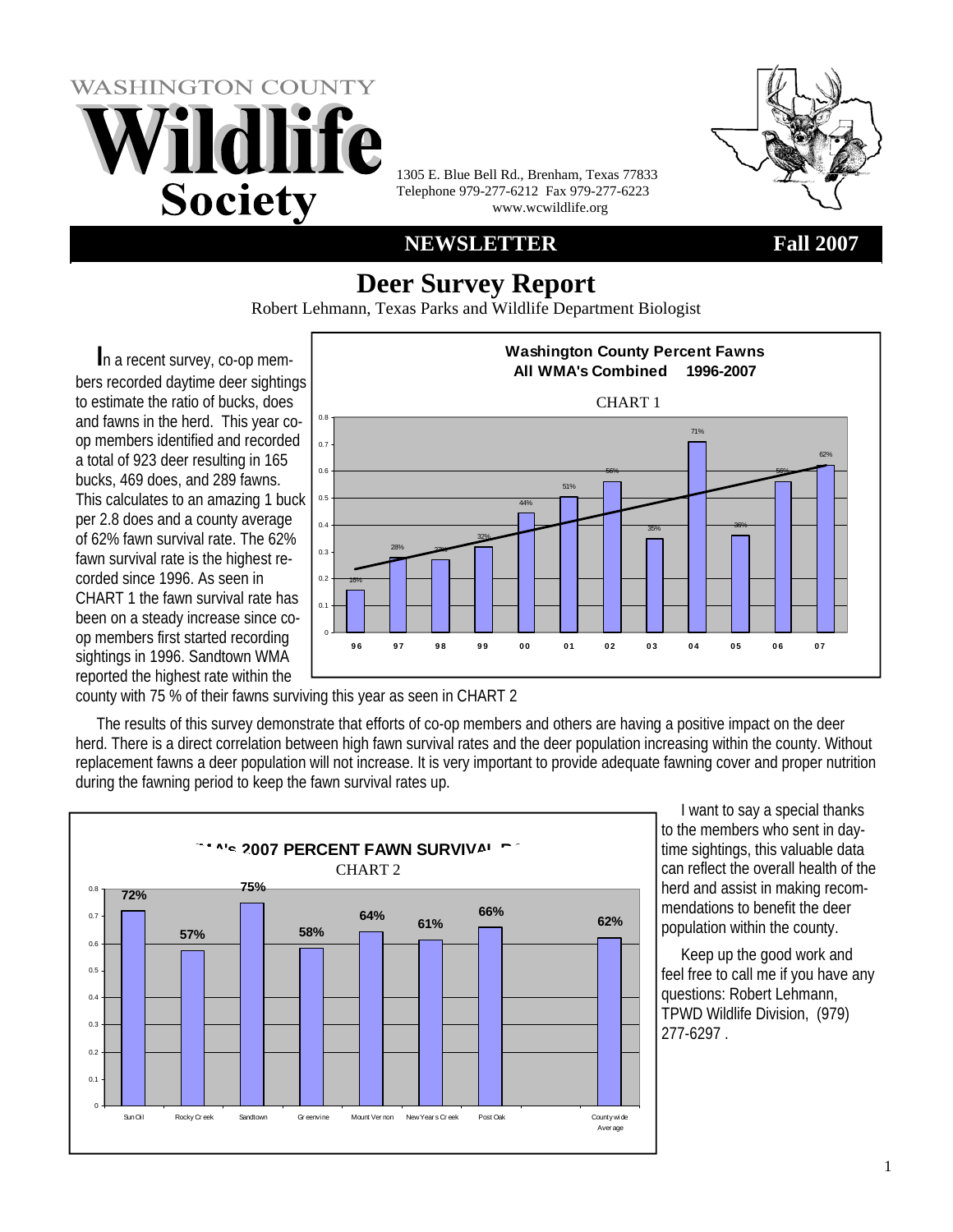# **WASHINGTON COUNTY ildlife Society**

#### *OFFICERS:*

Sara Byman, Society President, (979) 830-8555 Ronald Perry, Society Vice President, (979) 289-2234 Dave Redden, Society Treasurer, (936) 878-1988 Jennifer Mohr, Society Secretary, (979) 278-3394

#### *WMA DIRECTORS:*

#### **Greenvine WMA**

Billie Eckert, Director, (979) 836-5904 Sara Byman, Vice-Director, (979) 830-8555 , melodyhillranch@earthlink.net

#### **Sun Oil Field WMA**

Gil Janner, Director, (979) 251-7134 Mike Busby, Vice-Director (979) 836-5233

#### **Rocky Creek WMA**

Ronald Perry, Director, (979) 289-2234 (home), (281) 732-5002 (cell) Bill Kenisell, Vice-Director, (713) 446-2142, wkenisell@hotmail.com

#### **Post Oak WMA**

Bill Thane, Director, (979) 836-6764 Russell Borgstedte, Vice-Director, (936) 878-9933, russborgstedte@earthlink.net

#### **Sandtown WMA**

Val Hinze, Director, (979) 278-3120, zinh@industryinet.com Jennifer Mohr, Vice-Director, (979) 278-3394, mohn@industryinet.com

#### **Mt. Vernon WMA**

Greg Schomburg, Director, (979) 836-2568

#### **New Years Creek WMA**

Dave Redden, Director, (936) 878-1988, dredden@tconline.net Monterey White, Vice-Director, (979) 836-3418 whiteoakfarm@att.net

#### *RESOURCE CONTACTS:*

Larry Pierce, County Extension Agent-Agriculture/ Natural Resources, (979) 277-6212, lw-pierce@tamu.edu Robert Lehmann, Texas Parks and Wildlife Depart-

ment – Environmental Specialist, (979) 277-6297, robertl@alpha1.net

Ann Thames, WCWS Office Secretary (979) 203-3455, semahta@yahoo.com

# **President's Remarks**

Dear fellow wildlife enthusiasts!

The 2007 Deer Survey Report is now complete. We appreciate your participation in this survey and other census sponsored by the Wildlife Society. Sometimes these surveys may seem trivial but keeping a Census count is part of a good Wildlife Management Plan.



We encourage you to attend your Fall Co-Op meetings. Each Director and Vice-Director works hard to provide educational programs which help you provide the best habitat you can for the wildlife on your property. Watch for the brown post card in the mail and make plans to attend your next Co-op meeting.

Thanks to all who attended the August Semi-annual WCWS meeting held at Miracle Farm! I have been very pleased with the quality of programs and speakers we have had and hope you learned something about Toxic Plants from Dr. Catherine Barr. If you were unable to attend this meeting, Dr. Barr's presentation is available on our website, www.wcwildlife.org.

Our **Annual meeting** will be held on **January 25, 2008** at the **Washington County Event Center** so mark this date on your calendar! You WCWS Board is currently discussing topics and speakers for this and other upcoming meetings. If you have an idea for a good program, your input would be very welcomed. Call me at 979 830-8555 or contact your Co-op Directors with your ideas or suggestions.

I hope to see you in January at the WCWS Annual Meeting or before!

*Sara Byman* President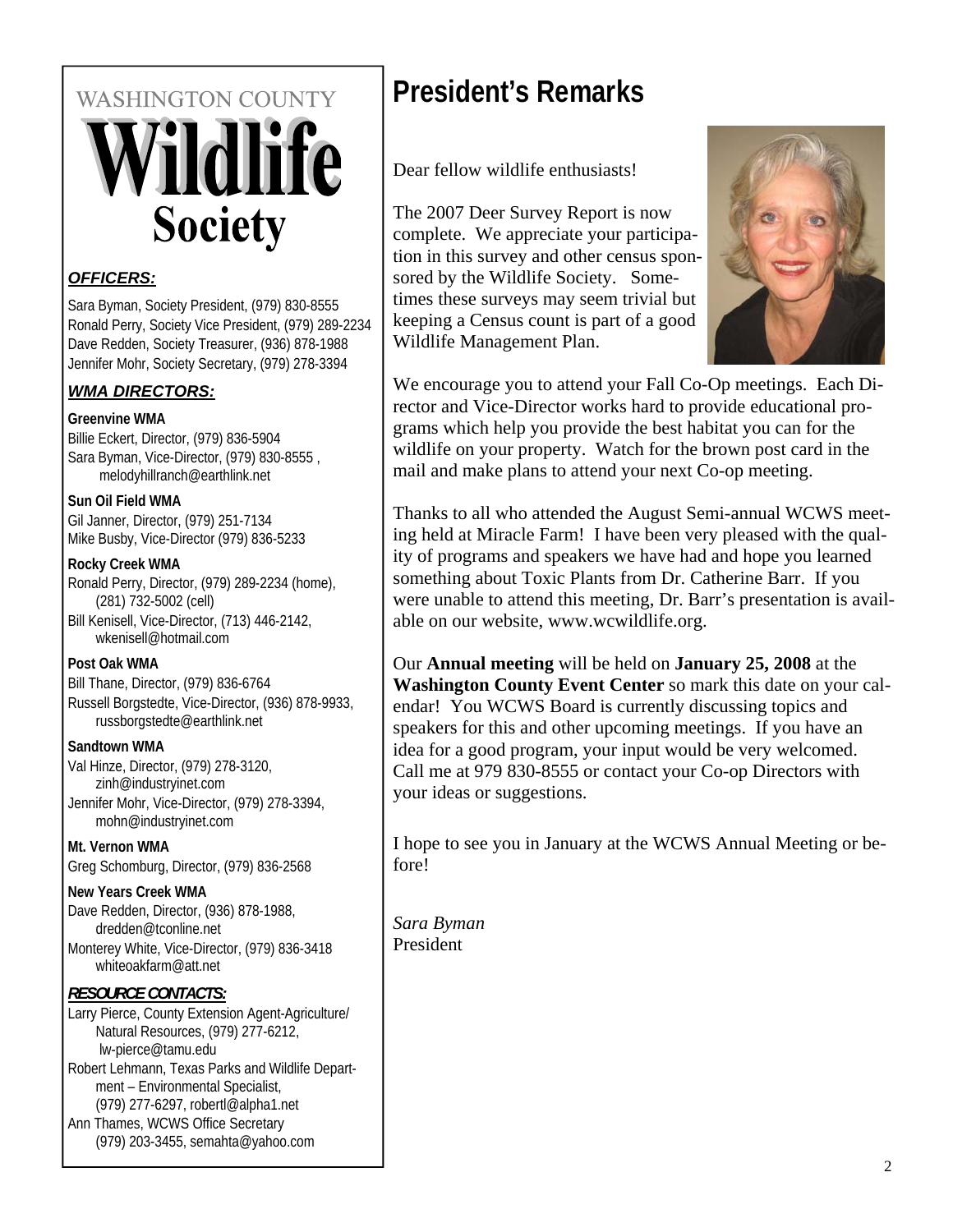# **Wildlife and Fish Management Calendar for Texas: A Diary Makes it Easier**

Larry Pierce, Washington County Extension Agent-Agriculture and Natural Resources

**T**he number of people buying and managing rural property for wildlife recreation is increasing at an exponential rate – and so is the need for information on managing ponds or land. A new calendar, "Wildlife and Fish Management Calendar for Texas and the Southeast," may help meet that need.

The calendar, produced by Texas Cooperative Extension, is designed specifically to assist land and water managers to attract and maintain wildlife and fish resources. The calendar offers management recommendations each month geared to specific wildlife and fish species. The calendar is not printed for a particular year, so a land manager could begin using it at any time. Space is provided for notes which will help compare management done over years. The idea was to pack the essential need-to-know management information and the timing of application of those techniques in a user-friendly calendar format. Through one year's cycle, calendar users will become better at managing a variety of fish in ponds, deer, ducks, quail, mourning doves, squirrels and other wildlife species.

No two species have exactly the same habitat requirements at exactly the same time because of direct competition. The savvy wildlife manager will create a mosaic of interconnected habitats to target featured species they are interested in managing their habitats to produce. The key is knowing what type of habitat each wildlife species favors and what can be done to create those favorable habitat conditions.

In March, the calendar reader is told, squirrels may need nest boxes placed 20 feet above the ground in trees that are at least 10 inches in diameter, if there are not enough mature cavity trees available. Quail, the

calendar notes in June, need 50 or more clumps of prickly pear or bunch grass per 300-foot transect for abundance nesting cover. Pond owners are told in September not to start stocking fish unless the weather has cooled. And turkeys might benefit from supplemental feeding in December, according to the calendar.

Anyone interested in improving wildlife and fish habitat on their property will benefit from this publication. Space on the calendar provides for notes which the landowner can refer back to and track progress toward management goals.

In addition to the 12-month calendar section, the publication has extra information in the back such as a fish management section that describes how to properly collect and interpret angler catch data, how to handle and release caught fish, and the top 10 mistakes pond owners make.

A deer management section depicts white-tail bucks from six months to 7-1/2 years old to help hunters and managers determine age – an important criteria when selecting bucks for harvest. This section also describes how to conduct a deer population census using spotlight counts and remote –sensing camera counts.

A partial listing of supplemental forages concludes the calendar with a breakdown of which wildlife species benefit from which plants.

The wildlife and fish management calendar is available for \$7.95 plus tax and shipping from Texas Cooperative Extension Bookstore, http://tcebookstore.org/ pubinfo.cfm?pubid=2422 , or by calling toll free 888-900 -2577. Orders of 50 or more are sold for \$3.50 each plus tax and shipping.